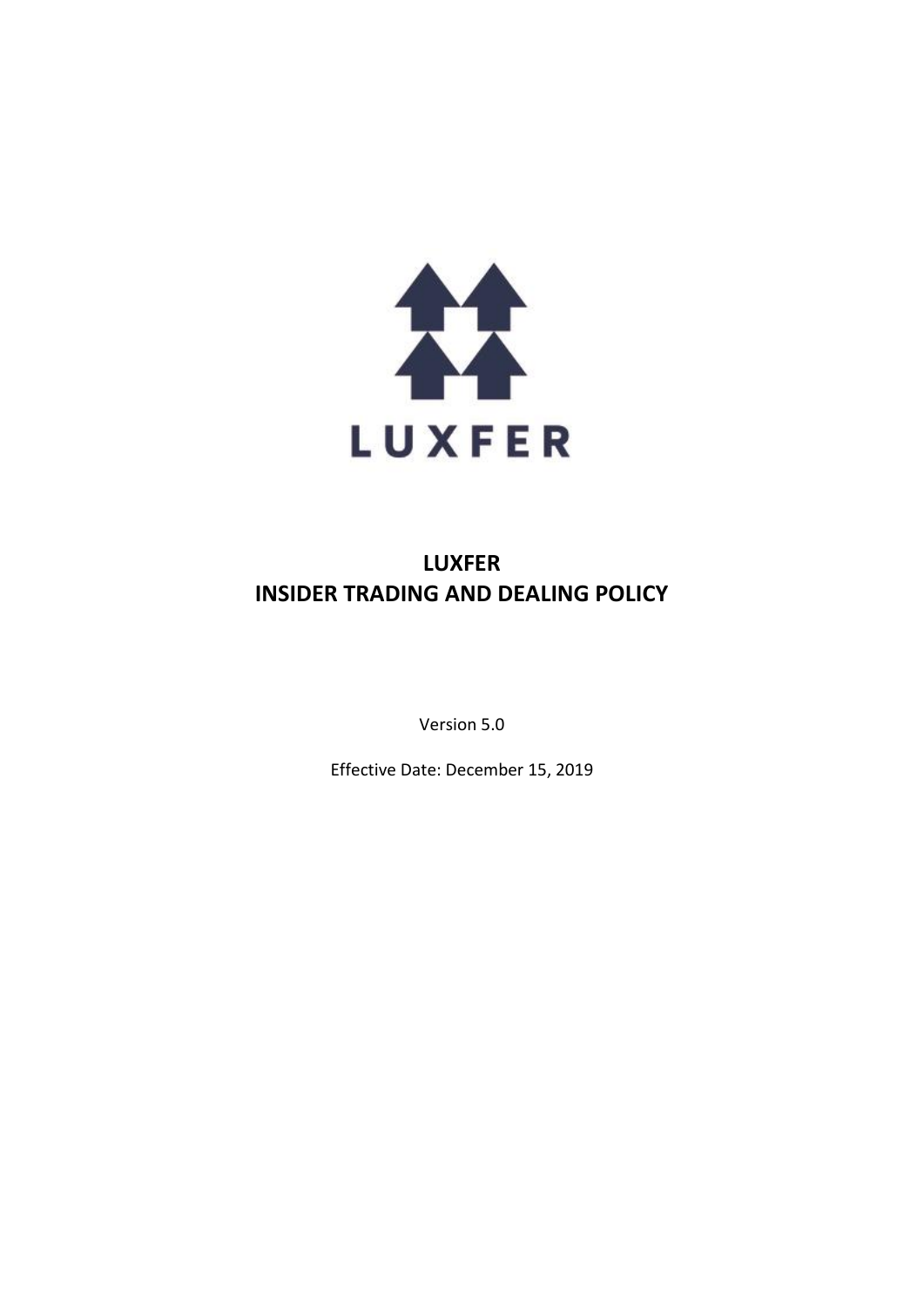### **INSIDER TRADING AND DEALING POLICY**

### TABLE OF CONTENTS

|                         |                             |                                                         | <b>PAGE</b> |
|-------------------------|-----------------------------|---------------------------------------------------------|-------------|
| <b>Policy Statement</b> |                             |                                                         |             |
|                         |                             | Part I. Insider Trading Prohibition                     |             |
|                         | 1.0                         | Applicability                                           | 4           |
|                         | 2.0                         | <b>General Policy</b>                                   | 4           |
|                         | 3.0                         | <b>Transactions Covered</b>                             | 5           |
|                         | 4.0                         | <b>Company Incentive Plans and Pension Arrangements</b> | 5           |
|                         | 5.0                         | Definitions                                             | 6           |
|                         | 6.0                         | <b>Breach of Insider Trading Laws</b>                   | 9           |
|                         |                             | Part II. Restrictions on Dealings by Covered Persons    |             |
|                         | 1.0                         | <b>Blackout Periods</b>                                 | 10          |
|                         | 2.0                         | <b>Trading Window</b>                                   | 11          |
|                         | 3.0                         | Pre-Clearance of Securities Transactions                | 11          |
|                         | 4.0                         | <b>Prohibited Transactions</b>                          | 12          |
|                         | 5.0                         | Acknowledgement and Certification                       | 12          |
| <b>APPENDICES</b>       |                             |                                                         |             |
|                         | A                           | <b>Covered Persons</b>                                  | 14          |
|                         | STANDARD PRACTICE APPROVALS |                                                         |             |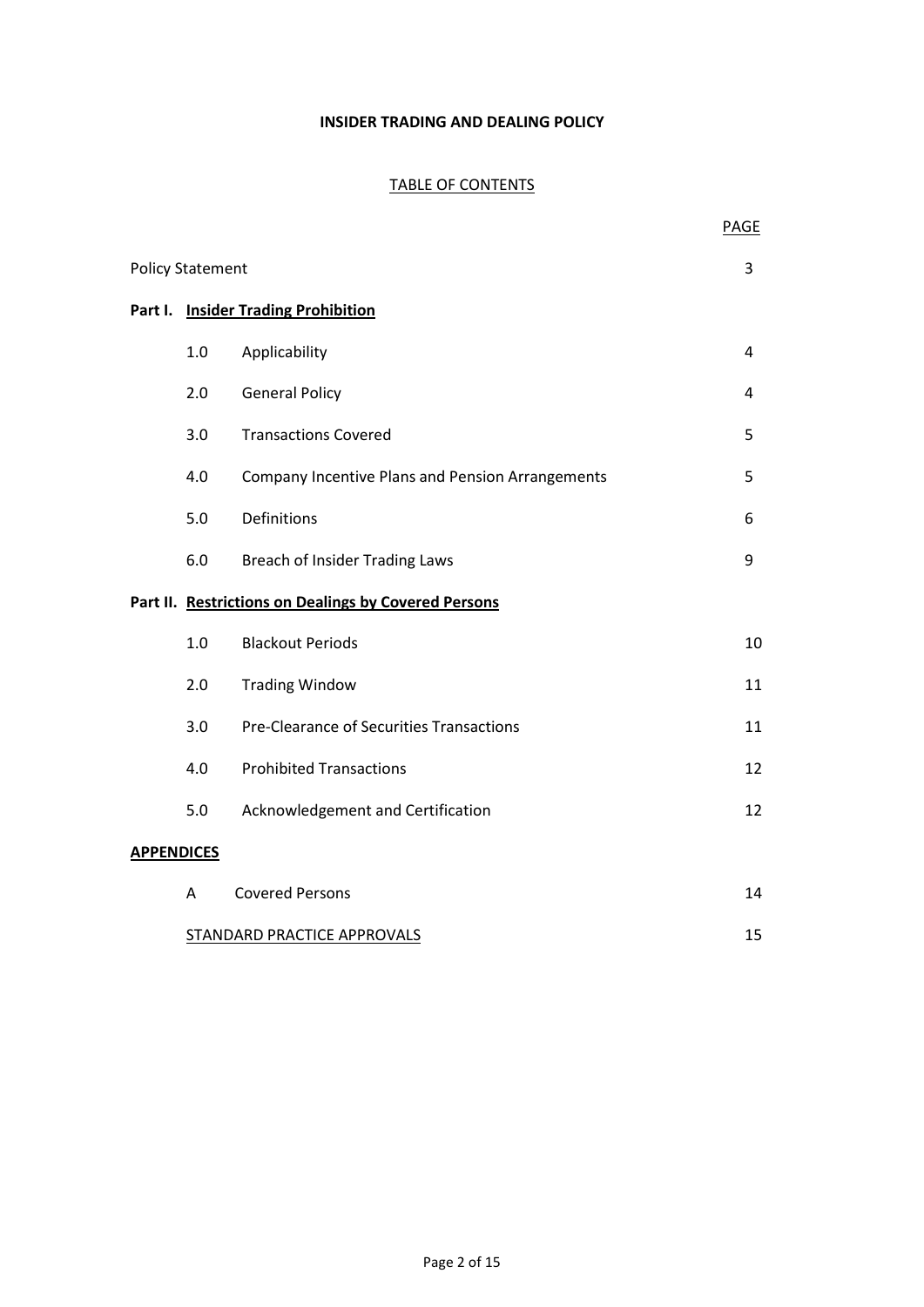### **LUXFER HOLDINGS PLC**

# **Insider Trading and Dealing Policy**

This Policy on Insider Trading and Dealing (the "**Policy**") provides the standards required at Luxfer Holdings PLC, its subsidiaries and joint ventures (the "**Company**") on trading and causing the trading of the Company's ordinary shares, options and any other securities that the Company may issue ("**Company Securities**") while in possession of material, non-public information. Such insider trading is unlawful under the U.S. federal and state securities laws and the laws of many other jurisdictions. Compliance with this Policy is mandatory.

The Policy imposes certain special additional trading restrictions on each person holding one of the positions named in Appendix A who, because of his or her position in the Company, may frequently have access to material, non-public information (each, a "**Covered Person**").

The purpose of this Policy is to promote compliance with applicable laws and regulations that prohibit insider trading, protect the Company's reputation, and maintain the confidence of shareholders and the public markets in the Company.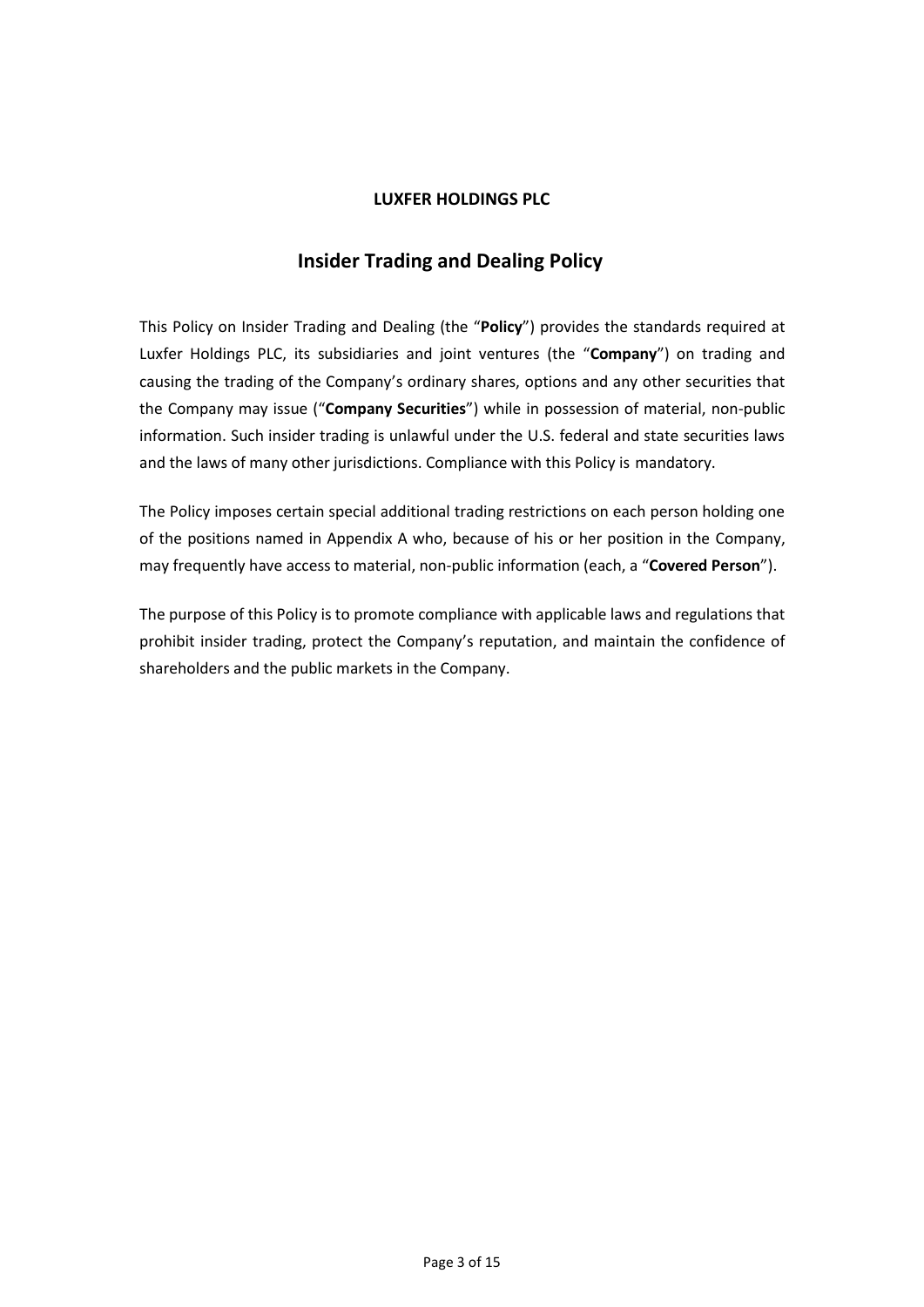### **PART I INSIDER TRADING PROHIBITION**

### **1.0. APPLICABILITY**

This Policy applies to:

- all transactions involving Company Securities while in possession of material, non-public information; and
- (i) all employees of the Company and all directors and officers of the Company, and (ii) all temporary employees, agency employees and consultants of the Company (collectively, "**Covered Persons**" as identified in Appendix A of this Policy).

This Policy also applies to family members, other members of a person's household and entities controlled by a person covered by this Policy, as described below. This Policy is a global policy and applies to all above-identified persons wherever they may be located. However, local jurisdictions may have their own laws and regulations, which must be observed at all times.

Nothing in this Policy sanctions a breach of any relevant legal or regulatory requirement imposed by any jurisdiction relating to use of information in the trading of securities. It is the responsibility of those using information and trading securities to ensure that they are not in breach of any law or regulation when doing so.

## **2.0 GENERAL POLICY**

### **No Trading or Causing Trading While in Possession of Material, Non-public Information**

- (a) No Covered Person may purchase or sell any Company Securities, while in possession of material, non-public information about the Company whether on his/her own account, on account of his/her spouse or children, or on account of a third party or another entity that he/she can influence or control. Gifts are not prohibited unless there is reason to believe such gifted securities will be sold in possession of material, non-public information. (The definitions of "material" and "non-public" and "in possession" are set out below.)
- (b) No Covered Person who knows of any material, non-public information about the Company, its subsidiaries and joint ventures may communicate that information to any other person, including family and friends.
- (c) No Covered Person should trade, tip or recommend the Company Securities (or otherwise cause the purchase or sale of such securities) while in possession of information that they have reason to believe is material and non-public.
- (d) Covered Persons must "pre-clear" all trading in Company Securities in accordance with the procedures set out in Part II, RESTRICTIONS ON DEALING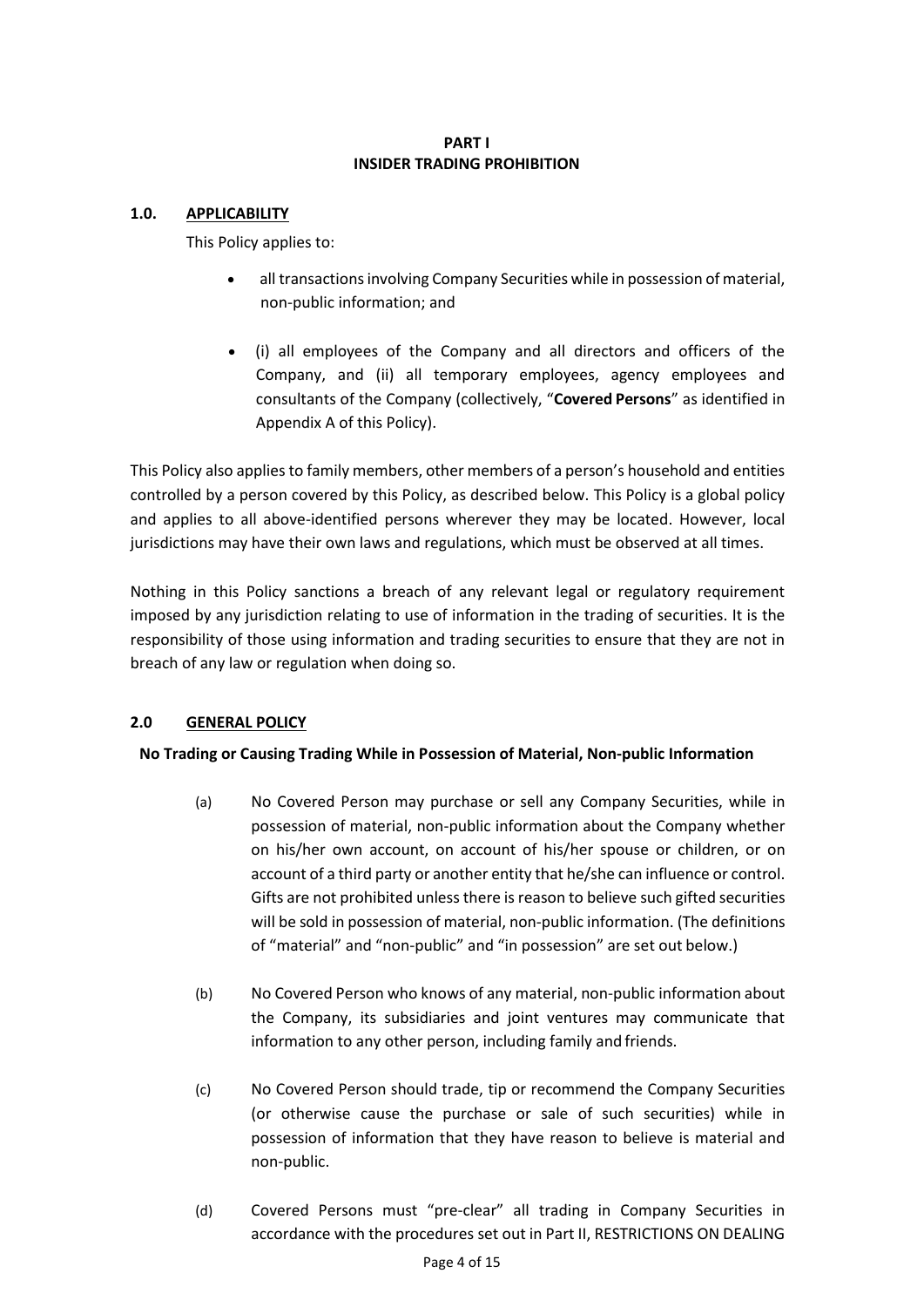BY COVERED PERSONS, below.

(e) No Covered Person may purchase or sell (or trade, tip, or recommend) any security of any other company, whether or not issued by the Company, while in possession of material, non-public information about that company that was obtained in the course of his or her involvement with the Company. No Covered Person who knows of any such material, non-public information may communicate that information to any other person, including family and friends.

### **3.0 TRANSACTIONS COVERED**

**(a) Transactions by Family Members and Others.** This Policy applies to your family members who reside with you (including a spouse, a child, a child away at college, stepchildren, grandchildren, parents, stepparents, grandparents, siblings and in-laws), anyone else who lives in your household, and any family members who do not live in your household but whose transactions in Company Securities are directed by you or are subject to your influence or control, such as parents or children who consult with you before they trade in Company Securities (collectively referred to as "Family Members"). You are responsible for the transactions of these other persons and therefore should make them aware of the need to confer with you before they trade in Company Securities, and you should treat all such transactions for the purposes of this Policy and applicable securities laws as if the transactions were for your own account. This Policy does not, however, apply to personal securities transactions of Family Members where the purchase or sale decision is made by a third party not controlled by, influenced by, or related to you or your Family Members.

**(b) Transactions by Entities that You Influence or Control.** This Policy applies to any entities that you influence or control, including any corporations, partnerships or trusts (collectively referred to as "Controlled Entities"), and transactions by these Controlled Entities should be treated for the purposes of this Policy and applicable securities laws as if they were for your own account.

**(c) Post-Termination Transactions.** This Policy continues to apply to transactions in Company Securities even after termination of service to the Company. If an individual is in possession of material nonpublic information when his or her service terminates, that individual may not trade in Company Securities until that information has become public or is no longer material.

## **4.0 COMPANY INCENTIVE PLANS AND PENSION ARRANGEMENTS**

**(a) Stock Options.** This Policy's restrictions on trading do not apply to the exercise of an employee stock option acquired pursuant to the Company's plans, or to the exercise of a tax withholding right pursuant to which a person has elected to have the Company withhold shares subject to an option to satisfy tax withholding requirements. This Policy does apply, however, to any sale of stock as part of a broker-assisted cashless exercise of an option, or any other market sale for the purpose of generating the cash needed to pay the exercise price of an option.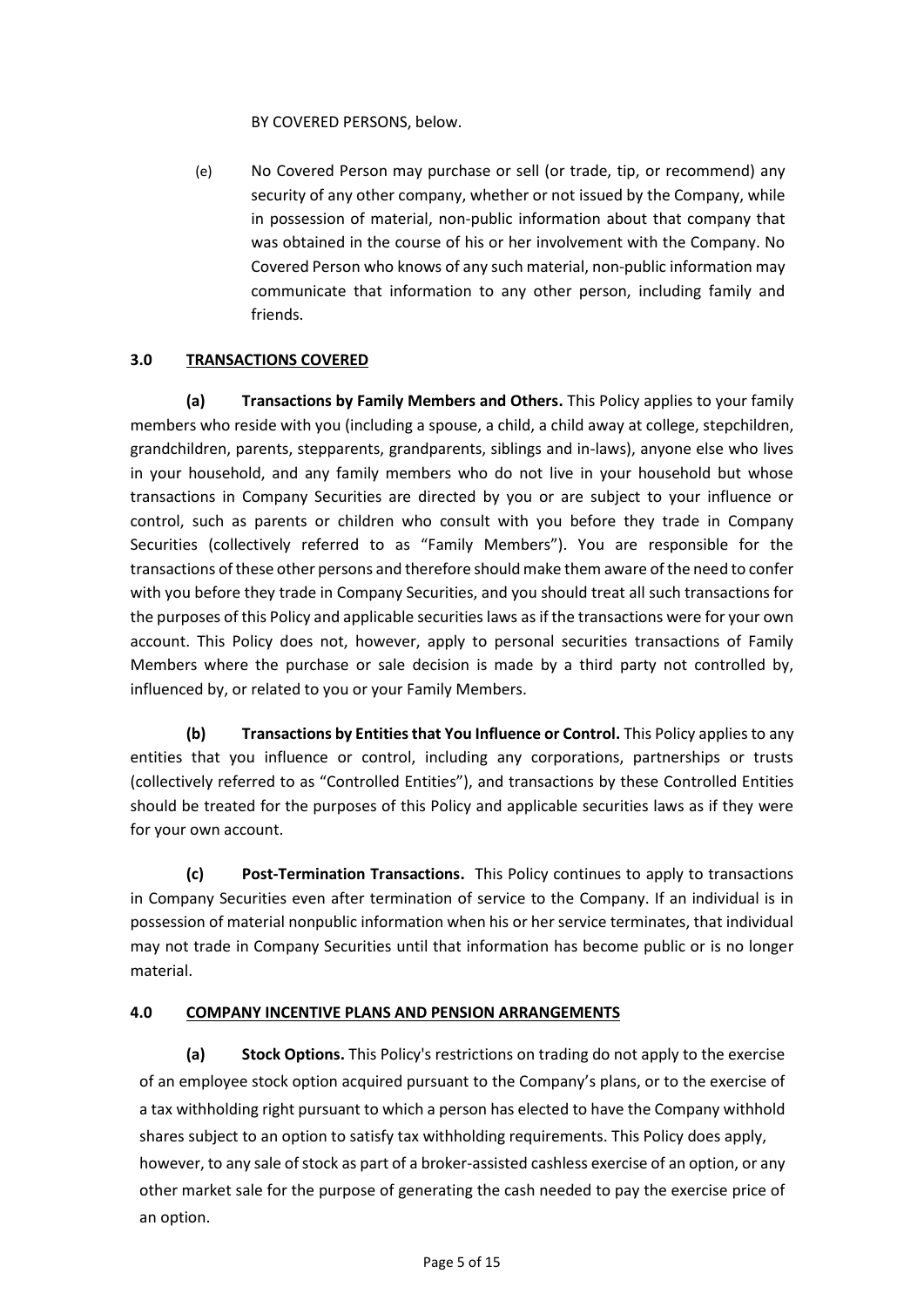**(b) Restricted Stock Awards and Restricted Stock Unit Awards.** This Policy's restrictions on trading do not apply to the vesting of restricted stock, restricted stock units, or the exercise of a tax withholding right pursuant to which you elect to have the Company withhold shares of stock to satisfy tax withholding requirements upon the vesting of any restricted stock or restricted stock units. The Policy does apply, however, to any market sale of such awards.

**(c) 401(k) Plan.** This Policy's restriction on trading will not apply to purchases or sales of Company Securities resulting from periodic contribution of money to a 401(k) plan pursuant to the payroll deduction if Company Securities are offered as an investment option in the plan. These Policy restrictions do apply to (a) elections made under the 401(k) plan to make periodic contributions (or increase or decrease the percentage of periodic contributions that will be allocated) to purchase Company Securities; (b) an election to sell such Company Securities covered by this Policy out of your 401(k) plan whilst in possession of material nonpublic information; (c) an election to borrow money against the 401(k) account if the loan will result in a liquidation of some or all of the Company Securities; and (d) an election to pre-pay a plan loan if the pre-payment will result in allocation of loan proceeds to Company Securities.

**(d) Employee Share Purchase Plans.** This Policy's restriction on trading will not apply to purchases of Company Securities resulting from periodic contributions of money to the Company's U.S. Employee Stock Purchase Plan (ESPP) or U.K. Share Incentive Plan (SIP). However, this Policy does apply to your election to participate in a plan for any enrollment period, and to your sales of Company Securities purchased pursuant to the plans.

### **5.0 DEFINITIONS**

**(a) Material.** Insider trading restrictions come into play only if the information you possess is "material." Materiality, however, involves a relatively low threshold. Information is generally regarded as "material" if it has market significance, that is, if its public dissemination is likely to affect the market price of Company's Securities, whether positive ornegative.

It is impossible to list all types of information that may be deemed "material." There is no standard for assessing materiality; rather, materiality is based on an assessment of all facts and circumstances, and is often evaluated by enforcement authorities with the benefit of hindsight. Information dealing with the following subjects is reasonably likely to be found material in particular situations, and should be considered in relation to the Company, rather than individual divisions or business units:

- (i) significant changes in the Company's prospects or unexpected financialresults;
- (ii) significant write-downs in assets, increases in reserves or changes in capital expenditure;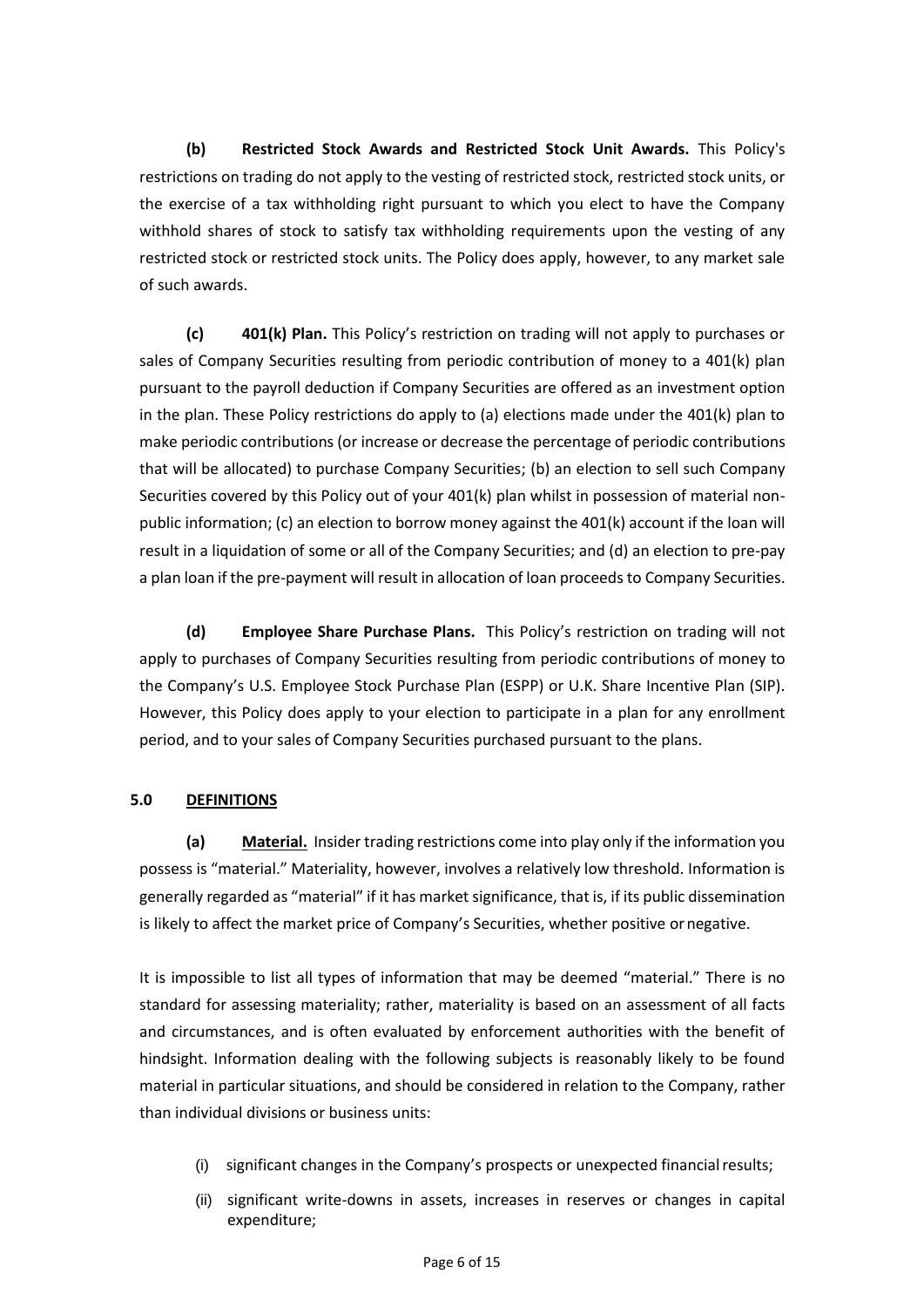- (iii) commencement of or developments regarding significant litigation or government or regulatory agency investigations, or material cybersecurity incidents;
- (iv) liquidity problems;
- (v) earnings estimates, changes in earnings estimates or unusual gains or losses in major operations;
- (vi) major changes in management;
- (vii) changes in dividends or dividend policy;
- (viii) extraordinary items for accounting purposes;
- (ix) award or loss of a significant contract;
- (x) changes in debt ratings;
- (xi) proposals, plans or agreements, even if preliminary in nature, involving mergers, acquisitions, divestitures, recapitalizations, strategic alliances, licensing arrangements, or purchases or sales of substantial assets;
- (xii) proposed offerings of securities;
- (xiii) pending statistical reports (such as figures related to aluminum, magnesium, rare earths, carbon or other raw materials used by the Company, such as rare earths or carbon fiber, or covering key markets for Company products);
- (xiv) important business developments such as the price of unquoted materials such as magnesium, rare earths, carbon fiber or other raw materials used by the Company; and
- (xv) significant new products or discoveries.

Material information is not limited to historical facts but may also include projections and forecasts. Material information can be positive or negative. With respect to a future event, such as a merger, acquisition or introduction of a new product, the point at which negotiations or product development are determined to be material is determined by balancing the probability that the event will occur against the magnitude of the effect the event would have on a company's operations or stock price should it occur. Thus, information concerning an event that would have a large effect on the price of Company Securities, such as a merger, may be material even if the possibility that the event will occur is relatively small. When in doubt about whether particular non-public information is material, presume it ismaterial.

# *If you are unsure whether information is material, you should consult the Compliance Officer before making any decision to disclose such information (other than to persons who need to know it) or to trade in or recommend securities to which that information relates.*

**(b) Non-public Information.** Insider trading prohibitions come into play only when you possess information that is material and "non-public." The fact that information has been disclosed to a few members of the public does not make it public for insider trading purposes.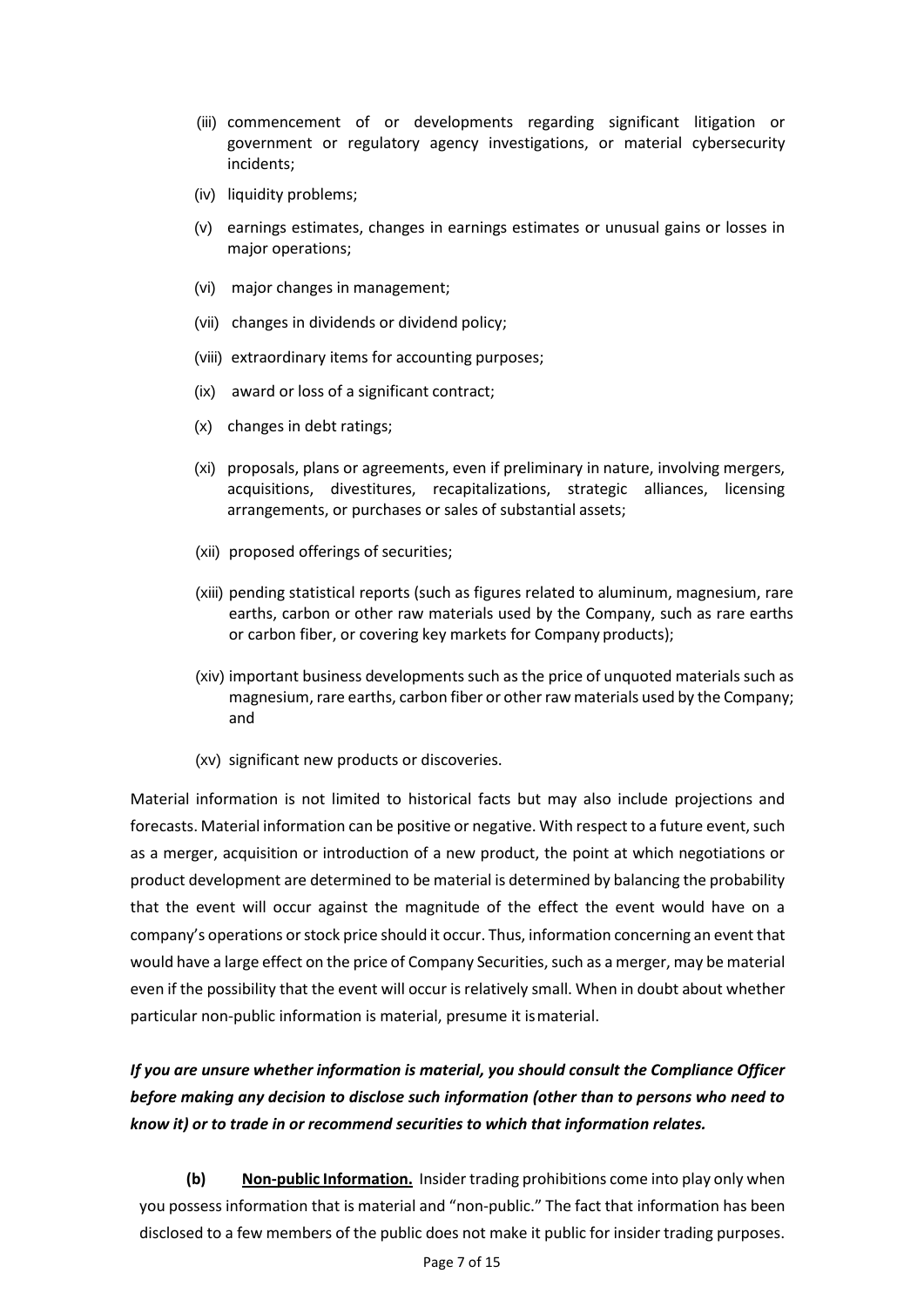To be "public" the information must have been disseminated in a manner designed to reach investors generally, and the investors must be given the opportunity to absorb the information. Information will generally be considered widely disseminated if, for example, the Company has distributed such information in a widely available newspaper, magazine or news website, through a major newswire agency or in a widely circulated public disclosure document filed with the U.S. Securities and Exchange Commission. *Even after public disclosure of information about the Company, you must wait until the close of business on the second trading day after the information was publicly disclosed before you can treat the information as public.*

Non-public information may include:

- (i) information available to a select group of analysts, brokers or institutional investors;
- (ii) corporate developments not yet announced;
- (iii) undisclosed facts that are the subject of rumors, even if the rumors are widely circulated; and
- (iv) information that has been entrusted to the Company on a confidential basis until a public announcement of the information has been made and enough time has elapsed for the market to respond to a public announcement of the information (normally two days).

# *If you are not sure whether information is considered public, you should either consult with the Compliance Officer or assume that the information is "non-public" and treat it as confidential.*

**(c) In Possession.** You are in possession of information if you are aware of information.

**(d) Compliance Officer**. The Company has appointed a committee of persons to act as the Compliance Officer. This committee shall be comprised of the Company Secretary, Associate General Counsel, and the Secretarial and Legal Company Assistant. The Compliance Officer shall:

- (i) assist with implementation, enforcement and oversight of this Policy;
- (ii) circulate this Policy to all Covered Persons and business unit management for dissemination to all Covered Persons;
- (iii) assist in pre-clearing all trading in securities of the Company by Covered Persons, as appropriate, in accordance with the procedures set forth in Part II, Section 3 below; and
- (iv) implement policies and procedures to accurately track and maintain records on a timely basis on the pre-clearance or denial of pre-clearance on the buying and selling of Luxfer shares, as well as any activity related to such pre-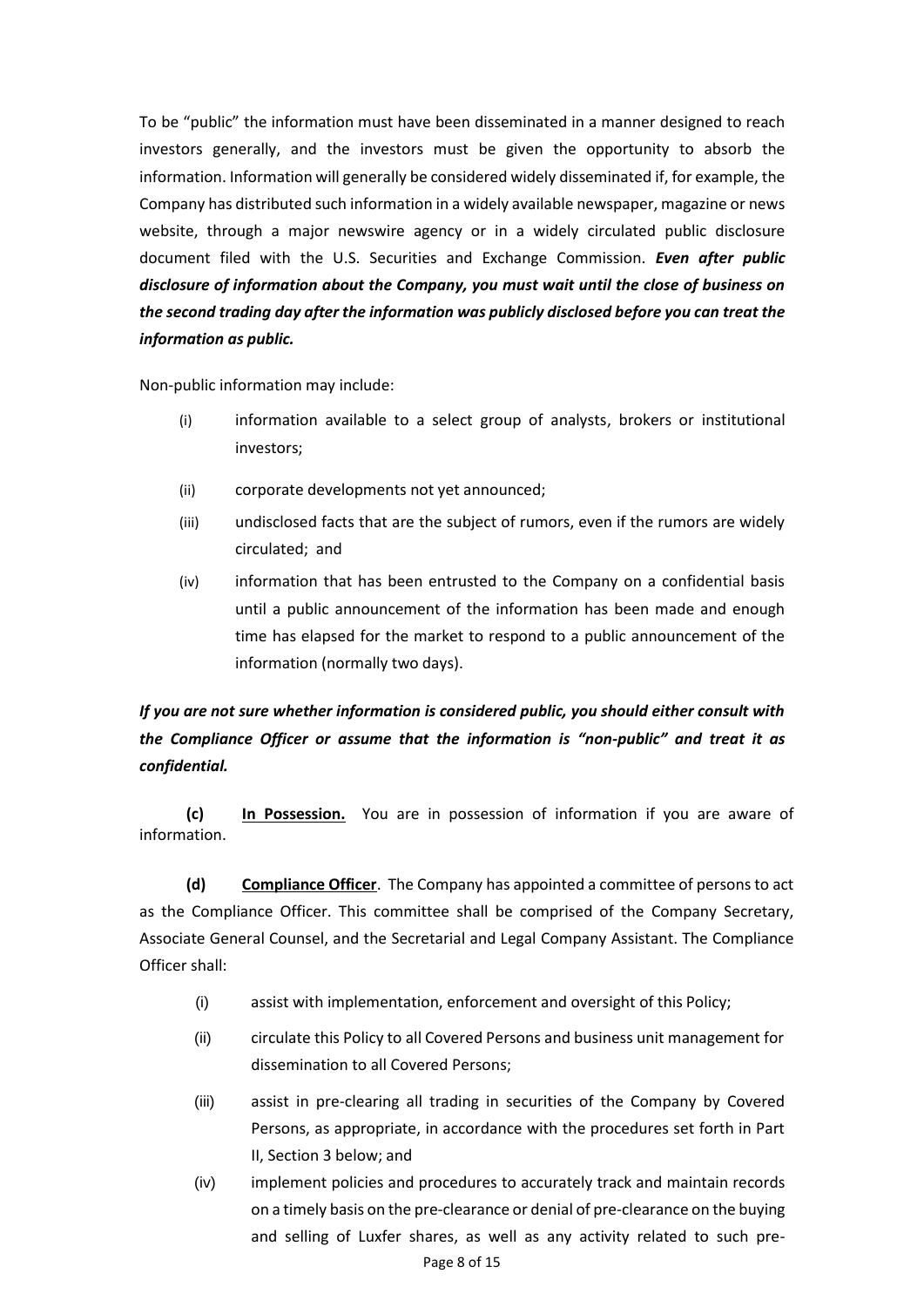#### clearance.

#### **6.0 BREACH OF INSIDER TRADING LAWS**

Penalties for trading on or communicating material, non-public information can be severe, both for individuals involved in such unlawful conduct and their employers and supervisors, and may include imprisonment, criminal fines, civil penalties and civil enforcement injunctions.

The U.S. Securities and Exchange Commission, the New York Stock Exchange and the Financial Industry Regulatory Authority investigate and are effective at detecting insider trading. Insider trading is pursued vigorously by the relevant authorities, and prosecutions have been successful in connection with trading through foreign accounts, through family members and friends, and in relation to small numbers of shares. *Given the severity of the potential penalties and the possible reputational damage to the Company, compliance with this Policy is mandatory.*

- **Company-Imposed Penalties.** Covered Persons who breach this Policy may be subject to disciplinary action by the Company, including dismissal for cause.
- **Criminal and Civil Penalties.** Persons who breach insider trading laws and regulations can incur substantial prison sentences (up to 20 years in some cases) and criminal fines. Civil penalties can be several times the amount of the profit made or loss avoided. Tippers can also incur substantial fines even when no profit is made. Such bodies as the U.S. Securities and Exchange Commission can also seek substantial penalties from those "directly or indirectly controlling the person" who commits the breach, which may include the Company and/or management. Certain private persons may also in certain circumstances file an action against an inside trader in the United States.

*Ultimate responsibility for breach of insider trading (including tipping) laws and regulations rests with the person trading (or tipping). Such person must be sure he/she is not in breach of any law or regulation in any jurisdiction or this Policy.* This Policy does not constitute legal advice or insulate an individual from liability under applicable laws or regulations.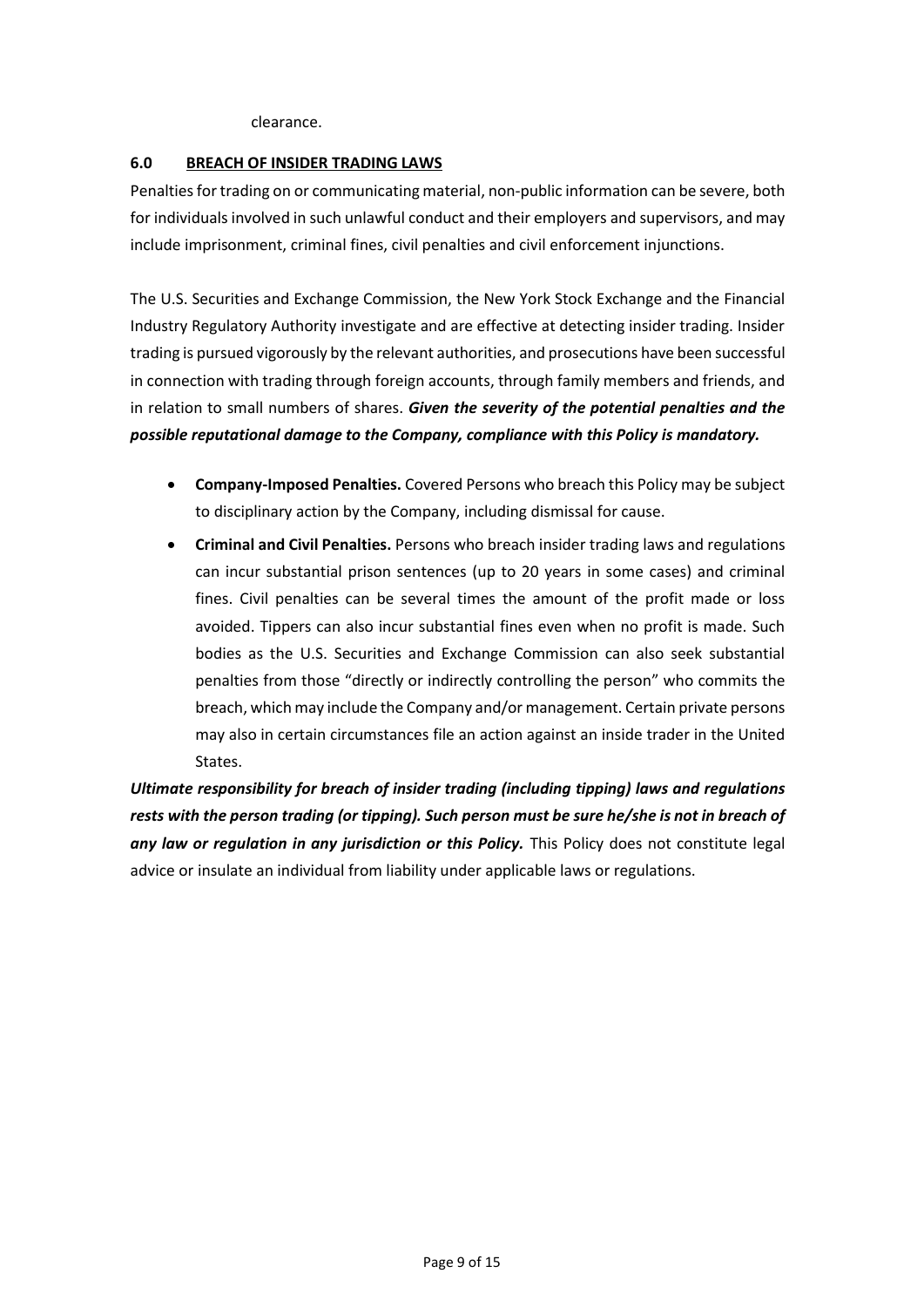### **PART II RESTRICTIONS ON DEALINGS BY COVERED PERSONS**

### **1.0 BLACKOUT PERIODS**

All Covered Persons are prohibited from trading in Company Securities during blackout periods.

- **Quarterly Blackout Periods.** Trading in Company Securities is prohibited during the period beginning, at minimum, one week before the last day of the fiscal quarter and ending at the close of market on the second day following the date the Company's quarterly or year-end financial results are publicly disclosed. During these periods, Covered Persons generally possess or are presumed to possess material, non-public information about the Company's financial results.
- **Other Blackout Periods.** From time to time, other types of material, non-public information regarding the Company (such as negotiation of mergers, acquisitions or dispositions or new product developments) may be pending and not be publicly disclosed. While such material, non-public information is pending, the Company may impose special blackout periods during which Covered Persons are prohibited from trading in Company Securities. If the Company imposes a special blackout period, it will notify the Covered Persons affected.

**Exception.** These trading restrictions do not apply to transactions under a previously established written plan, contract, instruction, or arrangement in accordance with Rule 10b5-1 under the U.S. Securities Exchange Act of 1934 (an "**Approved 10b5-1 Plan**") that:

- (a) (i) gives a third party the irrevocable discretionary authority to execute such purchases and sales, outside the control of the Covered Person, so long as such third party does not possess any material, non-public information about the Company; (ii) explicitly specifies the Company Securities to be purchased or sold, the number of Company Securities, the prices per Company Security and/or dates of transactions; or (iii) includes a written formula, algorithm or computer program determining the amount, price and date of the transaction;
- (b) has been reviewed and approved at least one month in advance of any trades thereunder by the Compliance Officer (or, if revised or amended, such revisions or amendments have been reviewed and approved by the Compliance Officer at least one month in advance of any subsequent trades); and
- (c) was entered into in good faith by the Covered Person at a time when the Covered Person was not in possession of material, non-public information about the Company.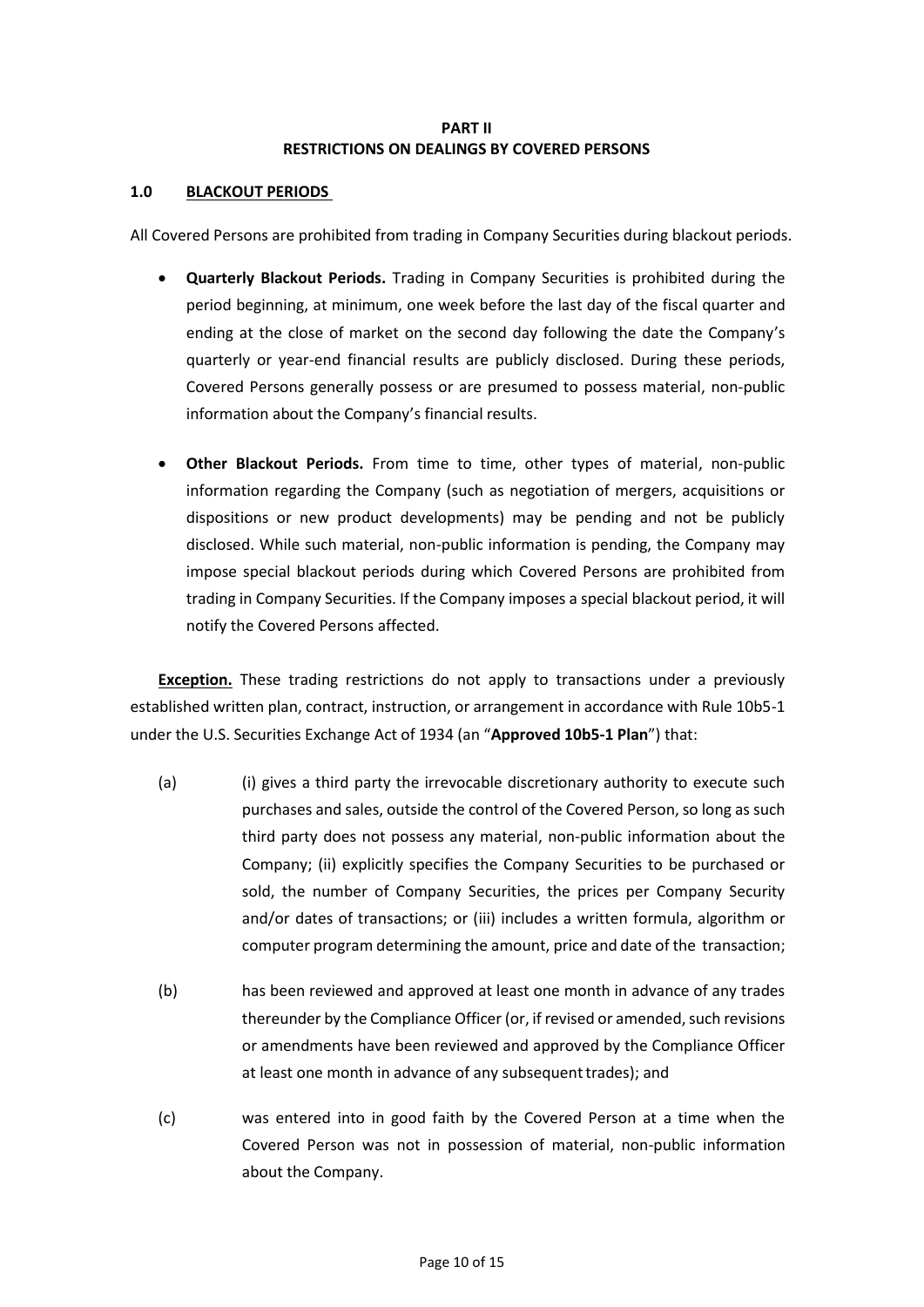### **2.0 TRADING WINDOW**

Covered Persons are permitted to trade in Company Securities when no blackout period is in effect. Generally, this means that Covered Persons can trade during the period beginning on the close of market on the second day following the date the Company's quarterly or year-end financial results are publicly disclosed and ending, at minimum, one week before the end of the fiscal quarter. However, even during this trading window, a Covered Person who is in possession of any material, non-public information should not trade in Company Securities until the information has been made publicly available or is no longer material. In addition, the Company may close this trading window during a special blackout period imposed pursuant to Part II, Section 1 of this Policy and will re-open the trading window once the special blackout period has ended.

### **3.0 PRE-CLEARANCE OF SECURITIES TRANSACTIONS**

- (a) Because Covered Persons may obtain material, non-public information on a regular basis, the Company requires all such persons to refrain from trading, even during a trading window under Section 2 above, without first preclearing all transactions in Company Securities.
- (b) Subject to the exemption in subsections (d) and (e) below, no Covered Person may, directly or indirectly, purchase or sell (or otherwise make any transfer, gift, pledge or loan of) any Company Security at any time without first obtaining prior approval through the Compliance Officer.
- (c) The Compliance Officer or his/her delegate shall record the date each request is received and the date and time each request is approved or disapproved. Unless revoked, a grant of permission will normally remain valid until the close of trading two business days following the day on which it was granted. If the transaction does not occur during the two-day period, pre-clearance of the transaction will lapse and must be re-requested. A grant of permission to trade may be shorter than two business days, if trading was requested within one day of the quarterly blackout period becoming effective or for other reasons.
- (d) Pre-clearance is not required for purchases and sales of Company Securities under an Approved 10b5-1 Plan that complies with this Policy. With respect to any purchase or sale under an Approved 10b5-1 Plan, the third party effecting transactions on behalf of the Covered Person should be instructed to send duplicate confirmations of all such transactions to the Compliance Officer.
- (e) Pre-clearance is not required for purchases of Company Securities through the Company's U.S. Employee Stock Purchase or U.K. Share Incentive Plans.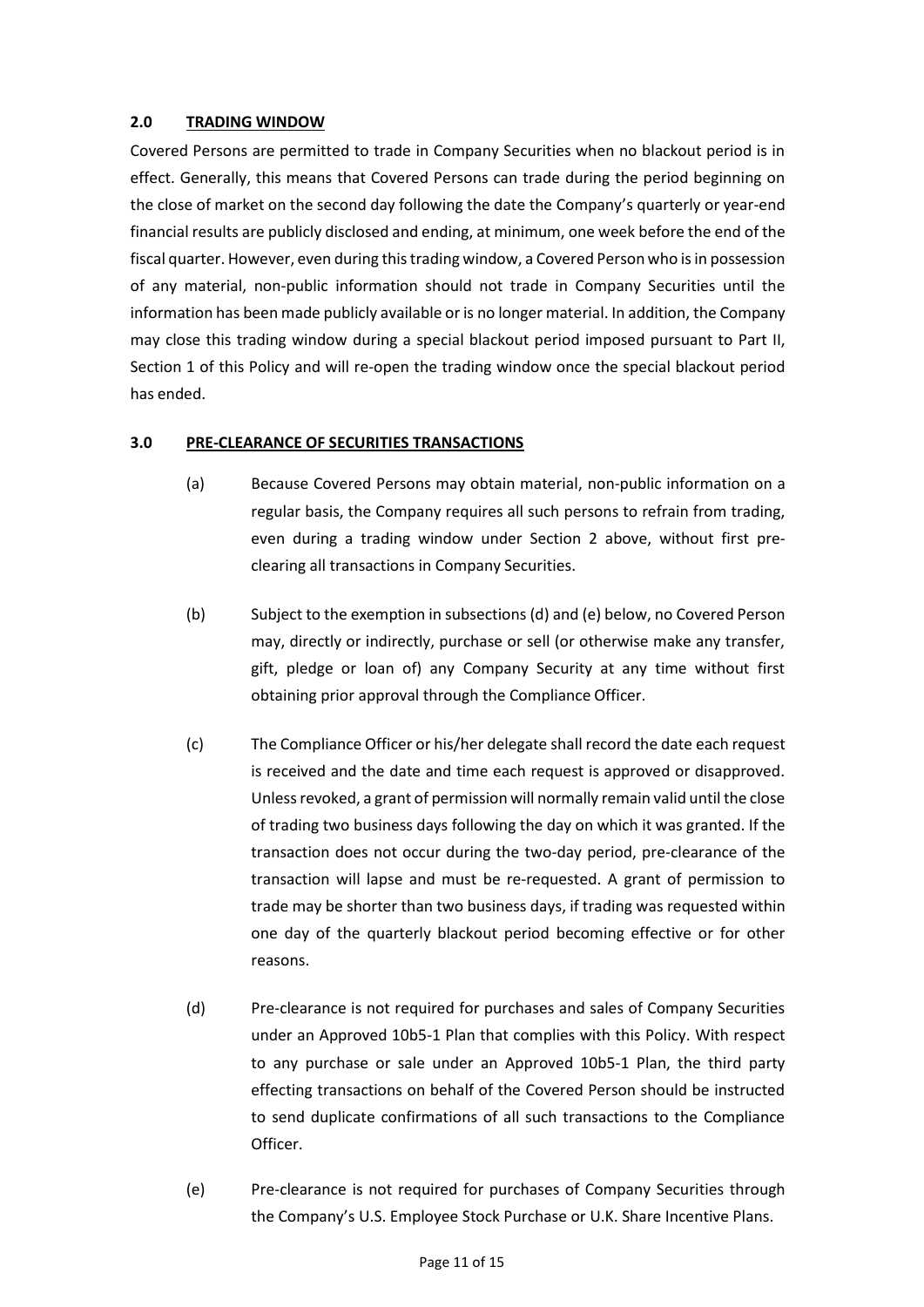### **4.0 PROHIBITED TRANSACTIONS**

A Covered Person is prohibited from engaging in the following transactions in Company Securities:

- (a) Short-term trading. Covered Persons who purchase Company Securities may not sell any Company Securities of the same class for at least six months after a purchase;
- (b) Short sales. Covered Persons may not short sell the Company Securities;
- (c) Options trading. Covered Persons may not buy or sell puts or calls or other derivative products on the Company Securities;
- (d) Trading on margin. Covered Persons may not hold Company Securities in a margin account or pledge Company Securities as collateral for a loan; and
- (e) Hedging. Covered Persons may not enter into hedging or monetization transactions or similar arrangements with respect to Company Securities.

### **5.0 ACKNOWLEDGEMENT AND CERTIFICATION**

All Covered Persons are required to sign the attached acknowledgment and certification.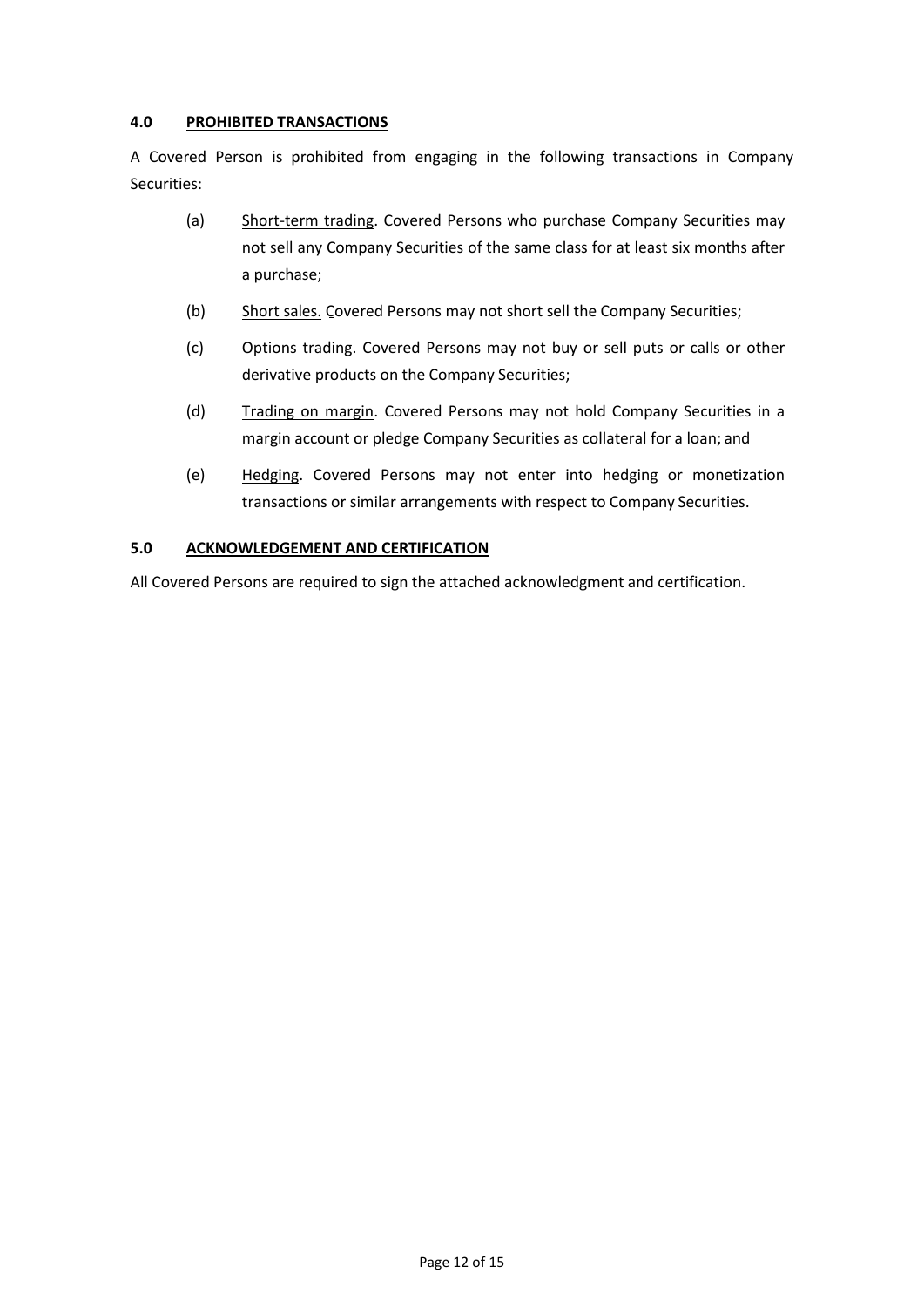### **ACKNOWLEDGMENT AND CERTIFICATION**

The undersigned does hereby acknowledge receipt of the Company's Insider Trading and Dealing Policy. The undersigned has read and understands (or has had explained) such Policy and agrees to be governed by such Policy at all times in connection with the purchase and sale of securities (including Company Securities) and the confidentiality of non-public information.

(Signature)

(Please print name)

Date: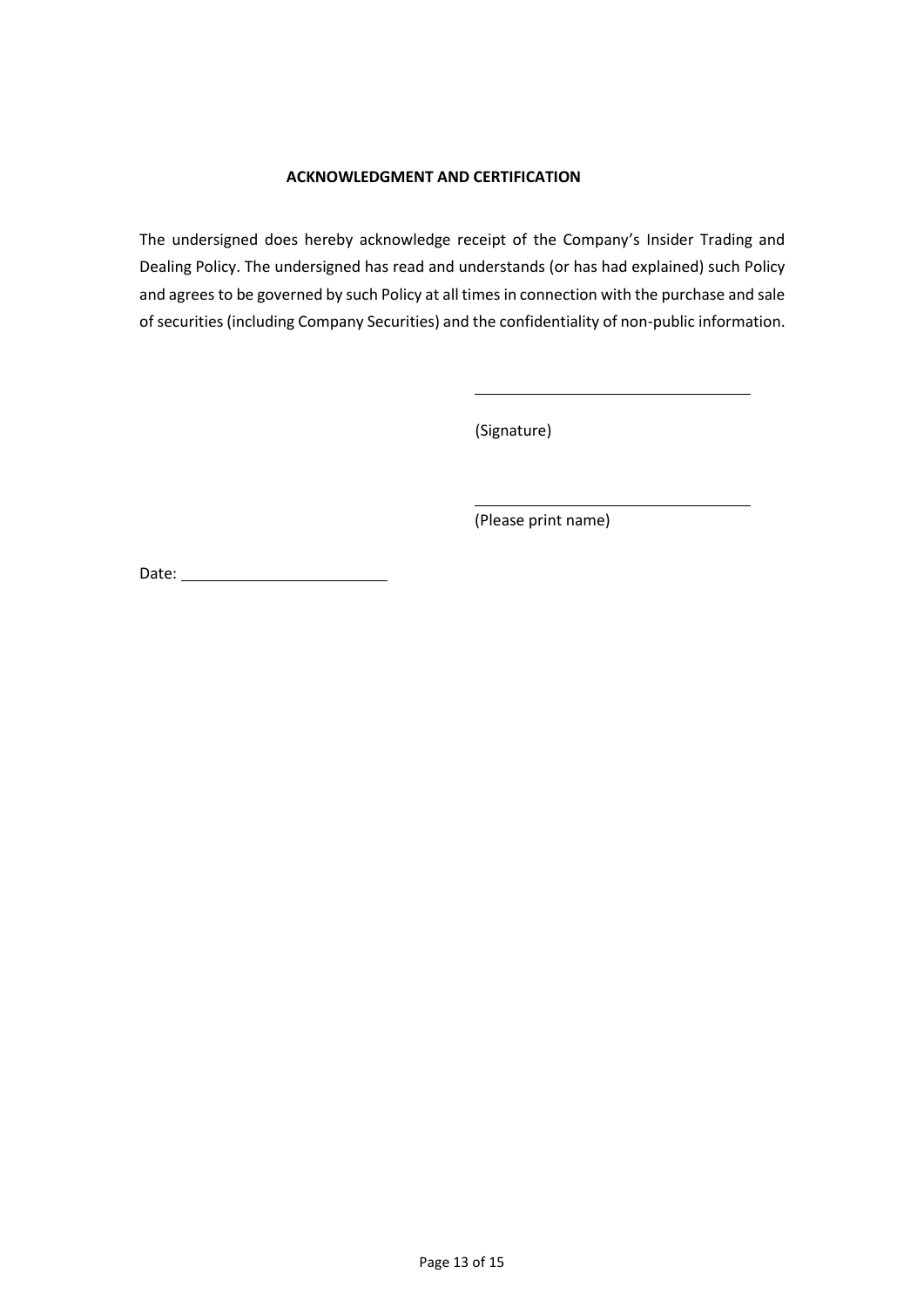## **APPENDIX A**

### **Covered Persons**

- Board of Directors
- Members of the Executive Leadership Team
- Members of the Senior Management Team
- Corporate employees and consultants
- Investor Relations and Corporate Communication employees and consultants
- Divisional (Gas Cylinders or Elektron) finance heads and other executives with divisional responsibilities
- IT Managers or Directors